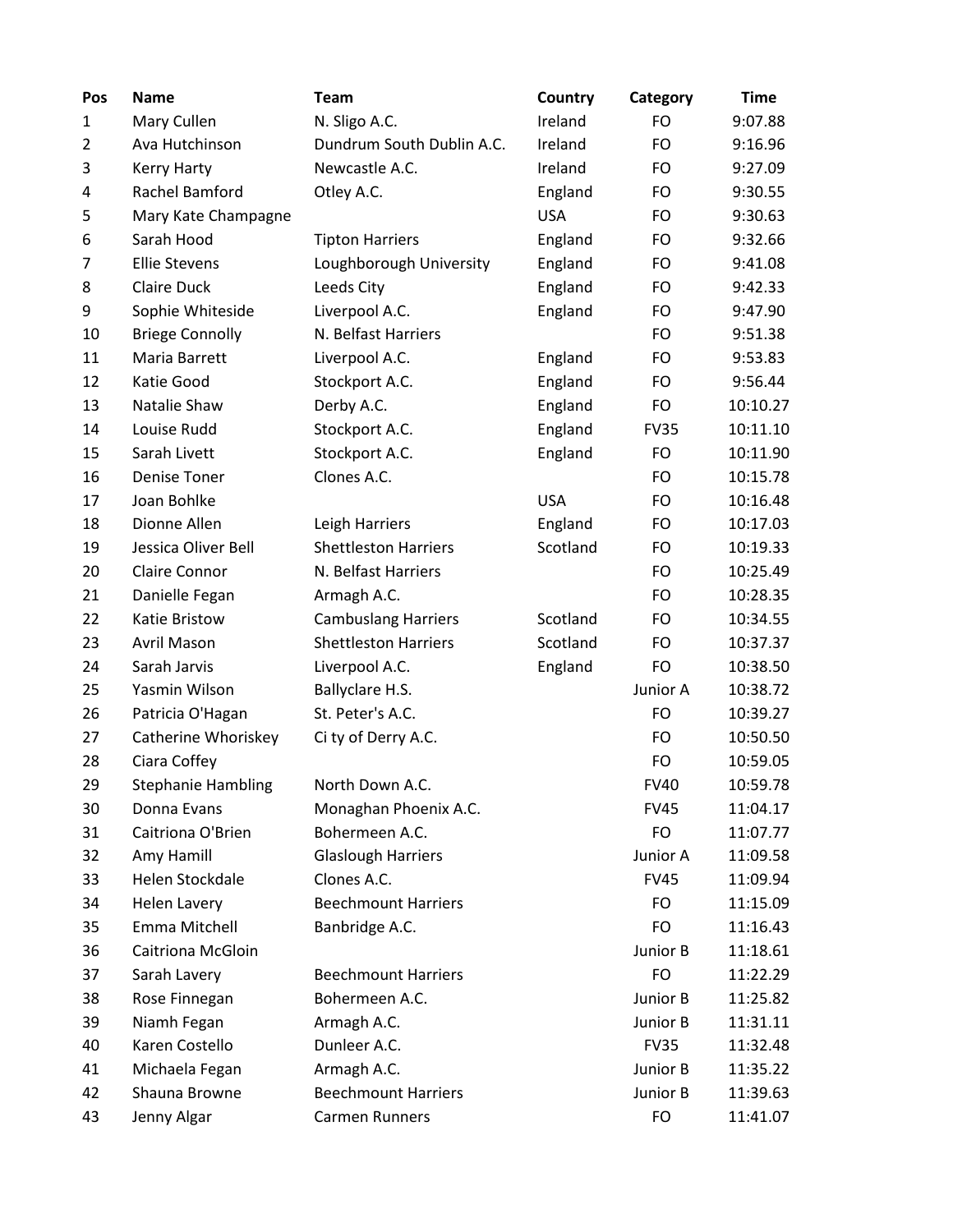| 44 | janet Copeland           | <b>Beechmount Harriers</b>     |        | Junior B    | 11:51.13 |
|----|--------------------------|--------------------------------|--------|-------------|----------|
| 45 | Anne Linden              | <b>Carrick Aces</b>            |        | FO          | 11:58.00 |
| 46 | Emma Rice                | Armagh A.C.                    |        | FO          | 12:01.05 |
| 47 | <b>Ellen Gracey</b>      | <b>Beechmount Harriers</b>     |        | FO          | 12:07.56 |
| 48 | Nuala Reilly             | Drogheda & District A.C.       |        | <b>FV55</b> | 12:08.68 |
| 49 | Sarah Jane Flanagan      | Clones A.C.                    |        | Junior B    | 12:11.19 |
| 50 | <b>Linda Gunning</b>     | Bohermeen A.C.                 |        | <b>FV50</b> | 12:15.91 |
| 51 | Cathleen Hamil           | <b>Maghery Sean McDermotts</b> |        | <b>FV35</b> | 12:17.55 |
| 52 | Ciara McKillop           |                                |        | Junior B    | 12:18.44 |
| 53 | Paula Donaghy            | <b>Carmen Runners</b>          |        | FO          | 12:19.36 |
| 54 | Ciara Coyle              | <b>Carmen Runners</b>          |        | FO          | 12:20.13 |
| 55 | Caroline Wade            | <b>Newry City Runners</b>      |        | <b>FV35</b> | 12:26.48 |
| 56 | <b>Bridie Magee</b>      |                                |        | Junior B    | 12:27.63 |
| 57 | Natasha Hawthorne        | City of Armagh H.S.            |        | Junior B    | 12:30.00 |
| 58 | Annabelle Morris         | Blackrock A.C.                 |        | Junior B    |          |
| 59 | Diane Coyle              | <b>Carmen Runners</b>          |        | <b>FV35</b> | 12:30.50 |
| 60 | Sarah Lambert            | St. Peter's A.C.               |        | Junior B    | 12:31.38 |
| 61 | Niamh Murray             | Dunleer A.C.                   |        | Junior A    | 12:32.70 |
| 62 | Emma McConville          | St. Peter's A.C.               |        | Junior B    | 12:43.54 |
| 63 | Sandra Doheny            | Dunleer A.C.                   |        | <b>FV40</b> | 12:45.34 |
| 64 | Sinead O'Hanlon          | Newry City Runners             |        | <b>FV40</b> | 12:50.90 |
| 65 | Sarah Armstrong          | Bohermeen A.C.                 |        | Junior B    | 12:51.96 |
| 66 | Mary Meehan              | <b>Glaslough Harriers</b>      |        | FO          | 12:52.63 |
| 67 | Patricia Brown           | <b>Newry City Runners</b>      |        | <b>FV50</b> | 12:53.03 |
| 68 | Aileen McCann            | <b>Carmen Runners</b>          |        | <b>FV40</b> | 12:59.39 |
| 69 | <b>Rachel Smith</b>      | <b>Beechmount Harriers</b>     |        | Junior B    | 13:03.04 |
| 70 | Katie O'Hare             | N. Belfast Harriers            |        | Junior B    | 13:07.77 |
| 71 | Mollie Donnelly          | <b>Beechmount Harriers</b>     |        | Junior B    | 13:11.09 |
| 72 | <b>Edel McCarville</b>   | <b>Glaslough Harriers</b>      |        | FO          | 13:12.73 |
| 73 | Charlotte Connolly       | <b>Glaslough Harriers</b>      |        | FO.         | 13:17.59 |
| 74 | Cristina Chatelaint      | Stains A.C.                    | France | <b>FV45</b> | 13:26.52 |
| 75 | <b>Helen Cheshire</b>    | Dunleer A.C.                   |        | <b>FV45</b> | 13:27.39 |
| 76 | <b>Isabelle Dinaut</b>   | <b>FSGT</b>                    | France | <b>FV50</b> | 13:31.27 |
| 77 | Molly Hayes              | <b>Beechmount Harriers</b>     |        | Junior B    | 13:49.35 |
| 78 | Alison Adair             | St. Patrick's H.S. Keady       |        | Junior B    | 13:53.03 |
| 79 | Carol Flood              | <b>Glaslough Harriers</b>      |        | <b>FO</b>   | 13:54.18 |
| 80 | Jacqueline Matthews      | Dunleer A.C.                   |        | <b>FV40</b> | 13:56.10 |
| 81 | Méabh Smyth              | Armagh A.C.                    |        | Junior B    | 14:16.53 |
| 82 | Amy White                | St. Patrick's A.C. Newry       |        | Junior B    |          |
| 83 | Rosie Smyth              | Armagh A.C.                    |        | <b>FV45</b> | 14:17.02 |
| 84 | Clare McKenna            | <b>Glaslough Harriers</b>      |        | FO          | 14:31.98 |
| 85 | <b>Eimear Ganley</b>     | St. Peter's A.C.               |        | Junior B    | 14:57.19 |
| 86 | Cliodhna Malone          | St. Patrick's A.C. Newry       |        | Junior B    |          |
| 87 | <b>Ashlene MacAnulty</b> | St. Patrick's A.C. Newry       |        | Junior B    |          |